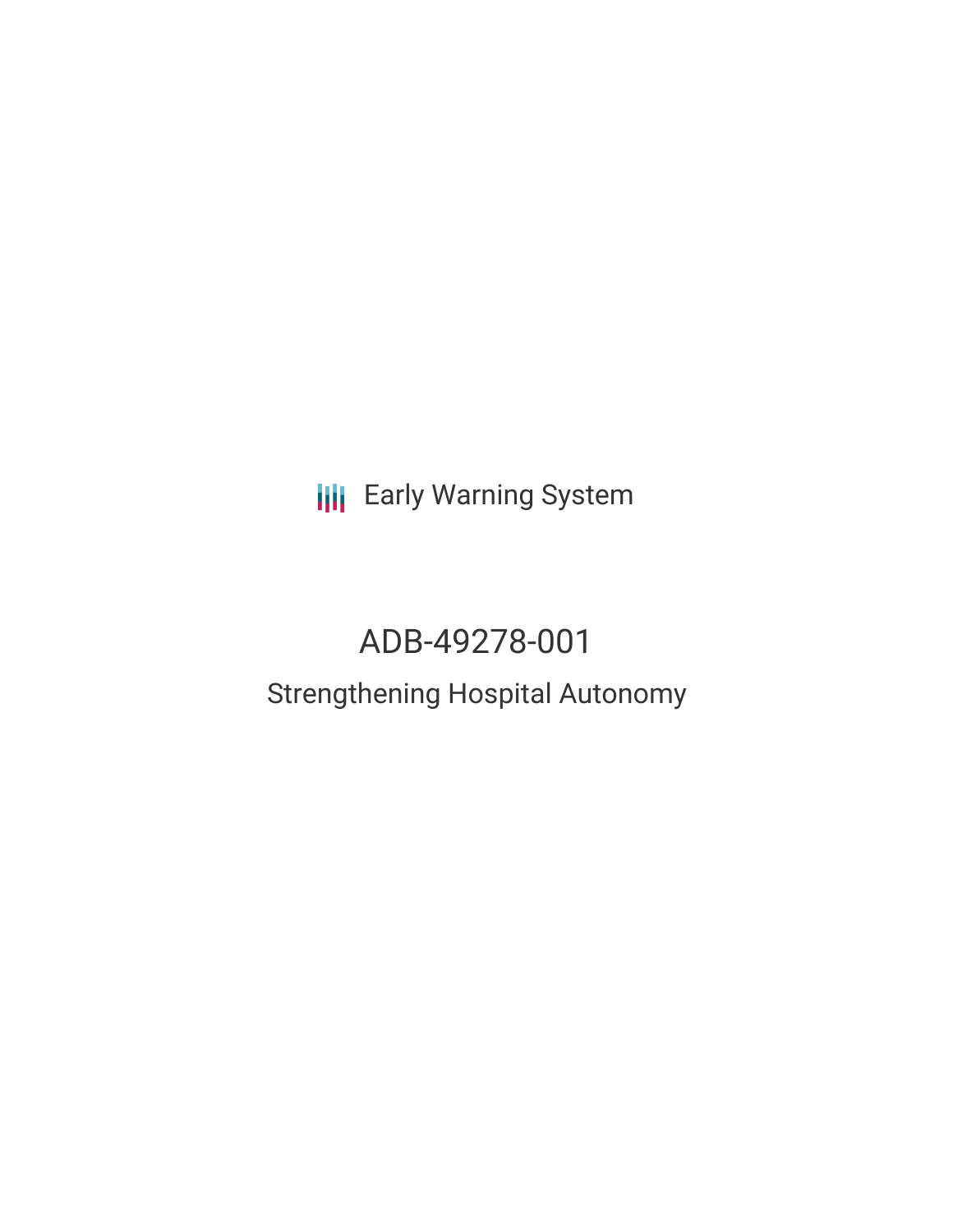

#### **Quick Facts**

| <b>Countries</b>               | Mongolia                     |
|--------------------------------|------------------------------|
| <b>Financial Institutions</b>  | Asian Development Bank (ADB) |
| <b>Status</b>                  | Active                       |
| <b>Bank Risk Rating</b>        | B                            |
| <b>Voting Date</b>             | 2015-12-09                   |
| <b>Borrower</b>                | Government of Mongolia       |
| <b>Sectors</b>                 | <b>Education and Health</b>  |
| <b>Investment Type(s)</b>      | Grant                        |
| <b>Investment Amount (USD)</b> | $$1.10$ million              |
| <b>Project Cost (USD)</b>      | \$1.20 million               |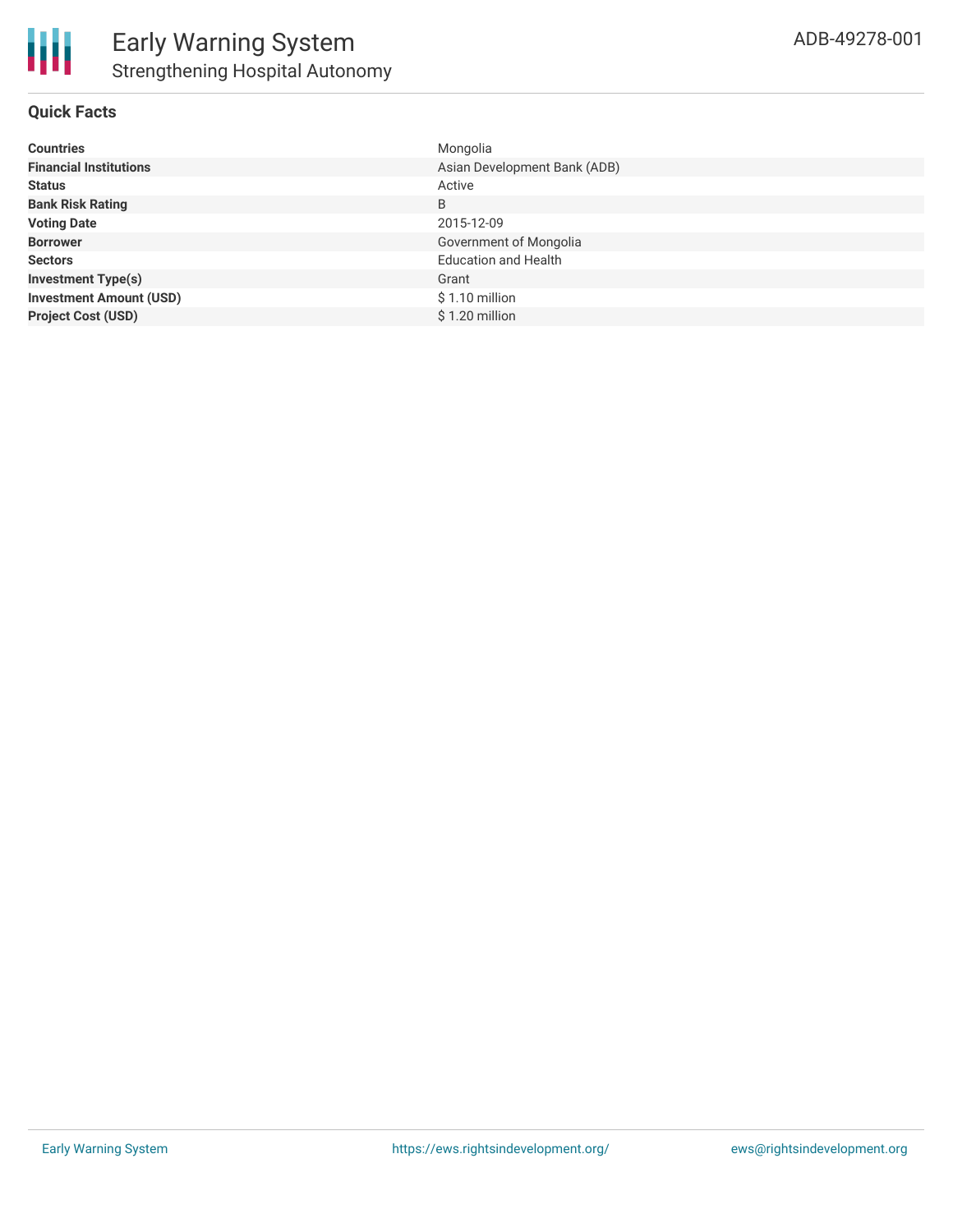

#### **Project Description**

The Government of Mongolia requested assistance from the Asian Development Bank (ADB) to strengthen public hospital autonomy. A fact-finding mission took place in Ulaanbaatar in August 2015, and ADB reached agreement with the government on the impact, outcome, outputs, cost and financing, implementation arrangements, and outline terms of reference for consulting services for the policy and advisory technical assistance (TA). Concept clearance was obtained on 22 October 2015.

The capacity of the Ministry of Health and Sports and other central and local government agencies to engage in a broad hospital reform process needs to be strengthened. This will require a phased approach to hospital autonomy with built-in mechanisms to learn from the implementation process and readjust implementation tools as required. Senior hospital management staff, board members, and selected community representatives will require substantial enhancements to their capacity to face their new responsibilities to manage autonomous facilities. The Ministry of Finance's capacity to oversee and monitor hospital financing reform will also need to be reinforced.

The government has requested ADB support to (i) further advance the regulatory framework for hospital autonomy, (ii) build capacity of the government and hospital staff to manage hospitals within the improved legal environment, and (iii) provide technical support in the gradual implementation of hospital autonomy.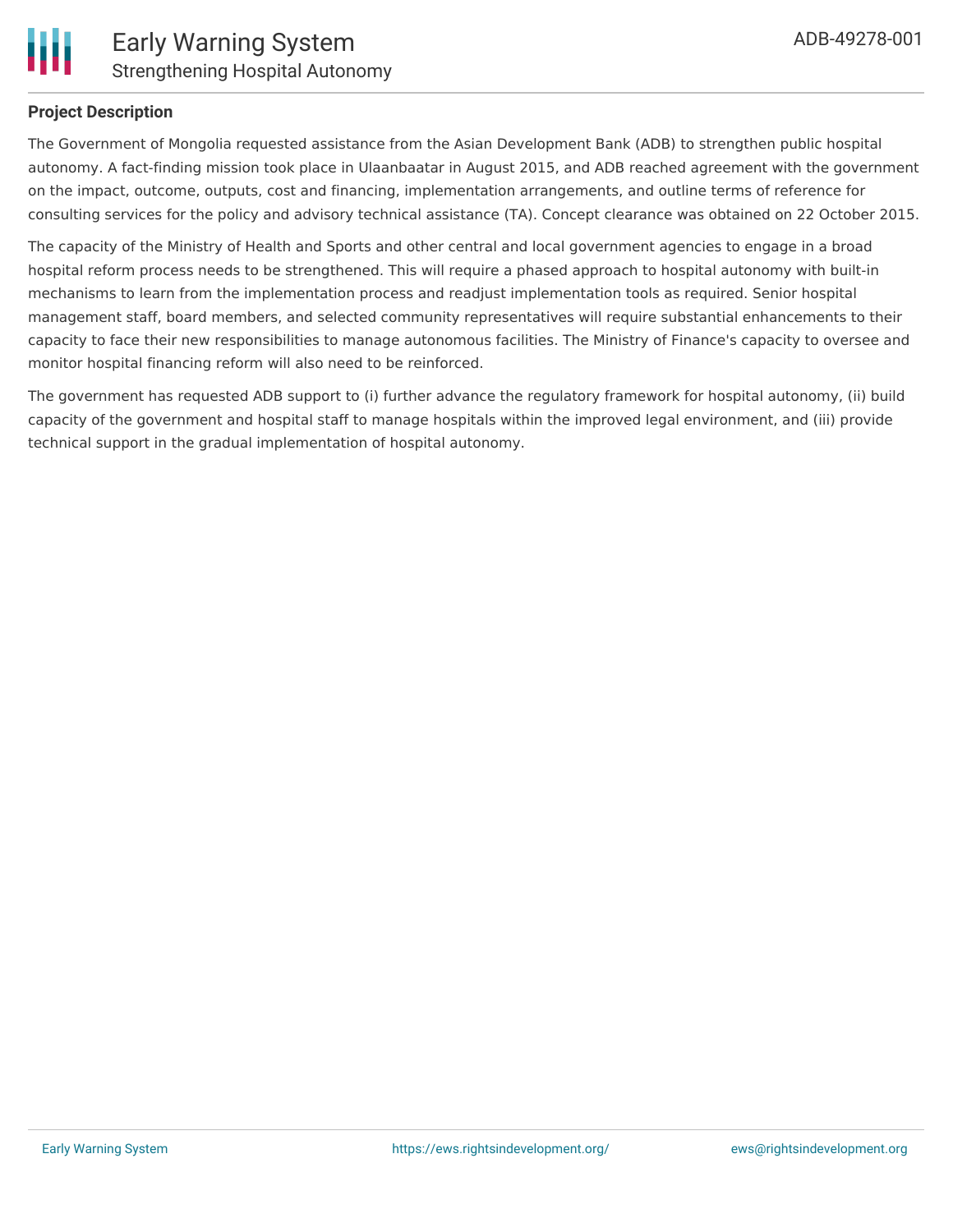#### **Investment Description**

Asian Development Bank (ADB)

Government US\$ 0.1 million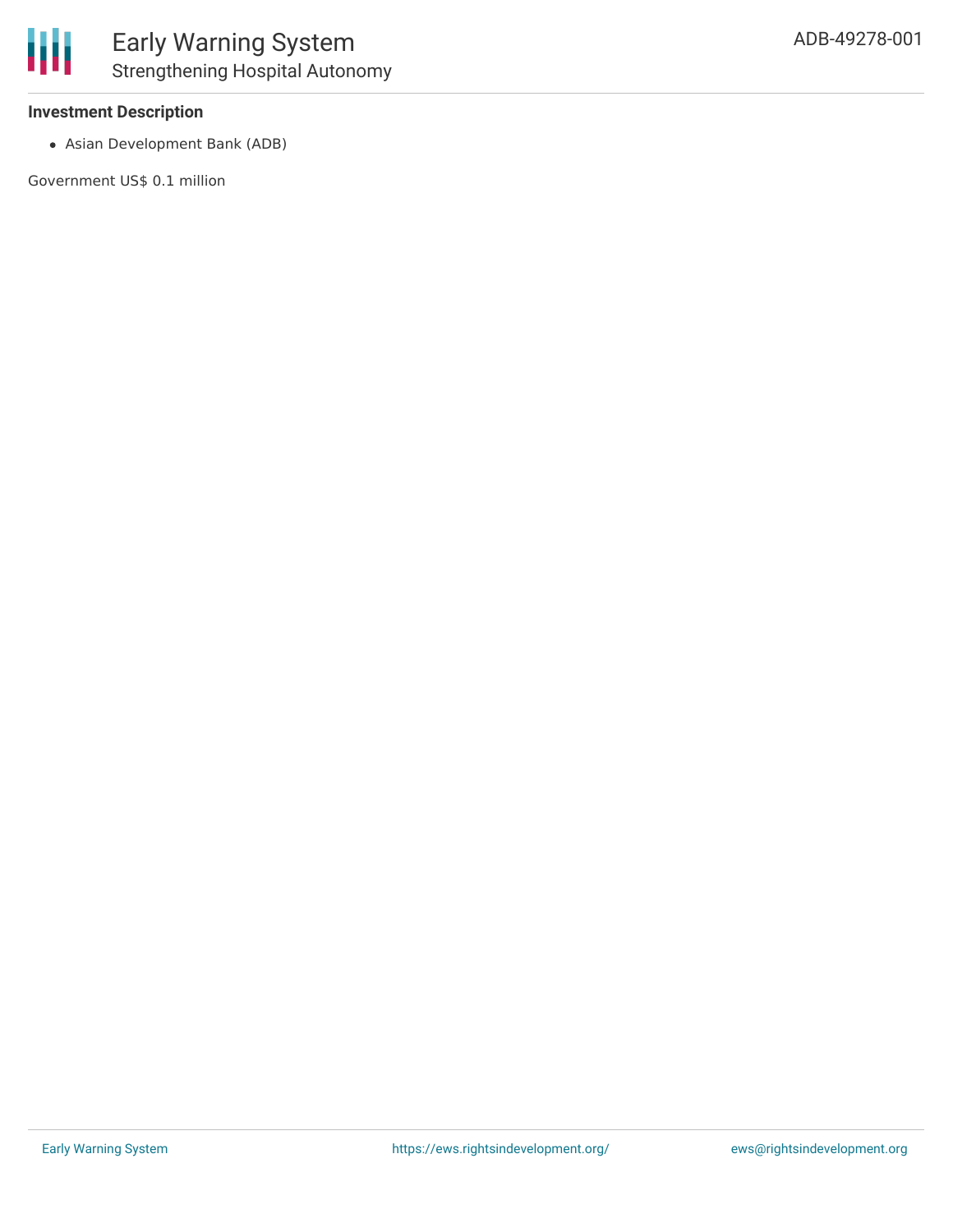

# **Contact Information**

Ministry of Health (formerly Ministry of Health and Sports) 1st Floor, Government Building VIII Olympic Street 2, Ulaanbaatar

### ACCOUNTABILITY MECHANISM OF ADB

The Accountability Mechanism is an independent complaint mechanism and fact-finding body for people who believe they are likely to be, or have been, adversely affected by an Asian Development Bank-financed project. If you submit a complaint to the Accountability Mechanism, they may investigate to assess whether the Asian Development Bank is following its own policies and procedures for preventing harm to people or the environment. You can learn more about the Accountability Mechanism and how to file a complaint at: http://www.adb.org/site/accountability-mechanism/main